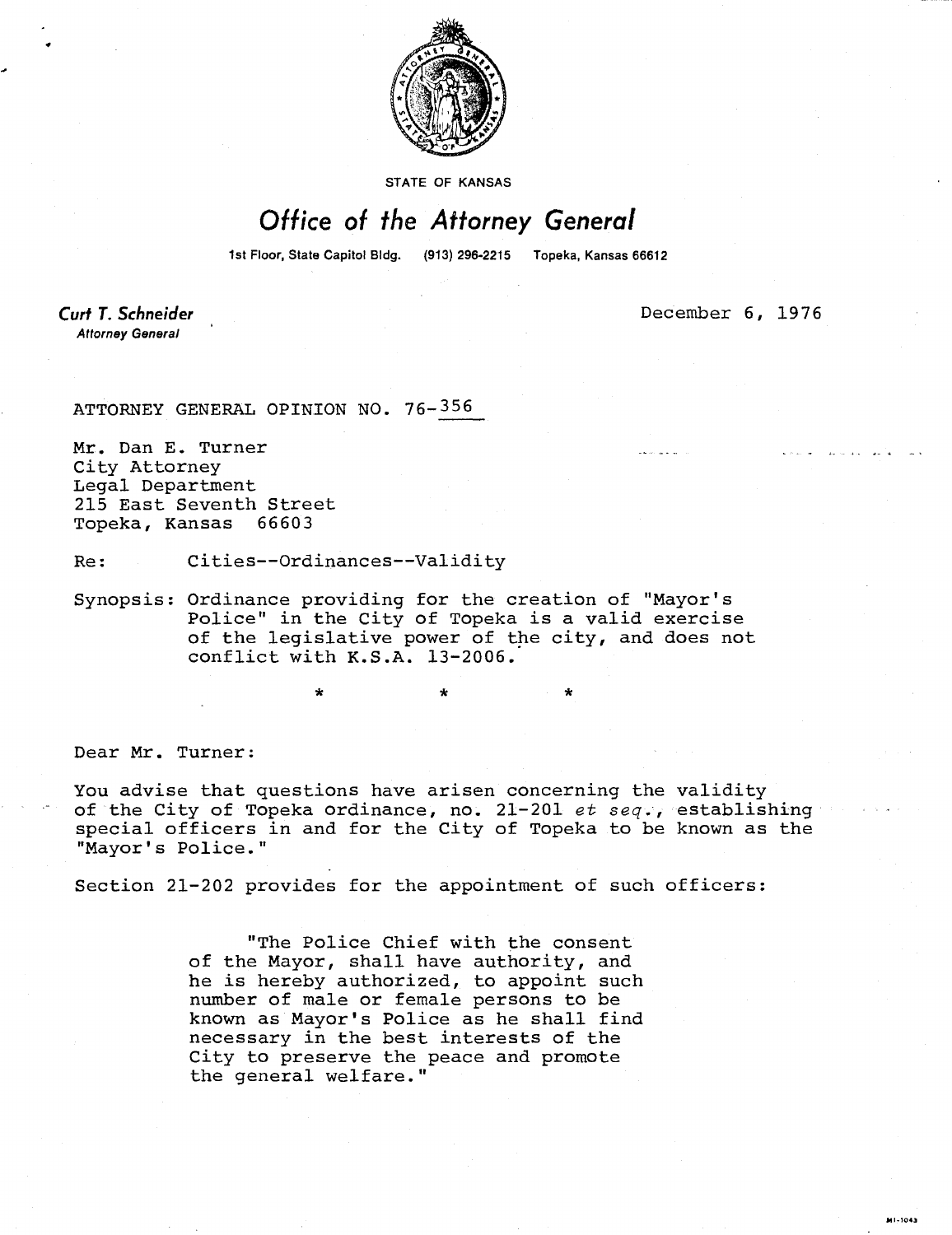Mr. Dan E. Turner Page Two December 6, 1976

The officers so appointed shall take preappointment training as the Chief of Police shall prescribe. Section 21-206. The Chief exercises authority and control over the Mayor's Police and its members, and may adopt rules and regulations governing the members of the Mayor's Police, the maintenance of discipline and assignment to police duties. The Chief is the sole supervisor of the duties of the members of the Mayor's Police. Section 21-208. Members must comply with all rules and regulations which are applicable to the Police Department insofar as they are consistent with the special class of duty prescribed for such Mayor's Police. Members shall serve without pay, except when and as compensation is authorized by ordinance adopted by the city governing body.

The question is raised whether the creation of the Mayor's Police is within the constitutional home rule power of the city, and whether the ordinance conflicts with K.S.A. 13-2006. This provision, enacted in 1907, provides thus:

> "The mayor shall be a conservator of the peace throughout the city, and shall at all times have power to appoint such number of special policemen as he or she may in cases of emergency deem necessary to preserve the peace of the city, and to dismiss the same at pleasure: Provided, Such policemen shall not serve longer than the next meeting of the board of commissioners, unless confirmed by said board."

When this statute was enacted almost seventy years ago, cities  $$ had no constitutional power of self-government. They enjoyed only those powers expressly granted by law and those reasonably and necessarily implied therefrom. With the adoption of Article 12, § 5 of the Kansas Constitution in 1961, cities were no longer dependent upon express statutory grants of power to address local problems. This change is summarized in Claflin v. Walsh, 212 Kan. 1 at 6, 509 P.2d 1130 (1973) thus:

> "Prior to the home rule amendment Kansas cities were seriously limited in their power to solve local problems by local legislation. Cities existed by and through statutes and had only such powers as were expressly conferred by statute without resort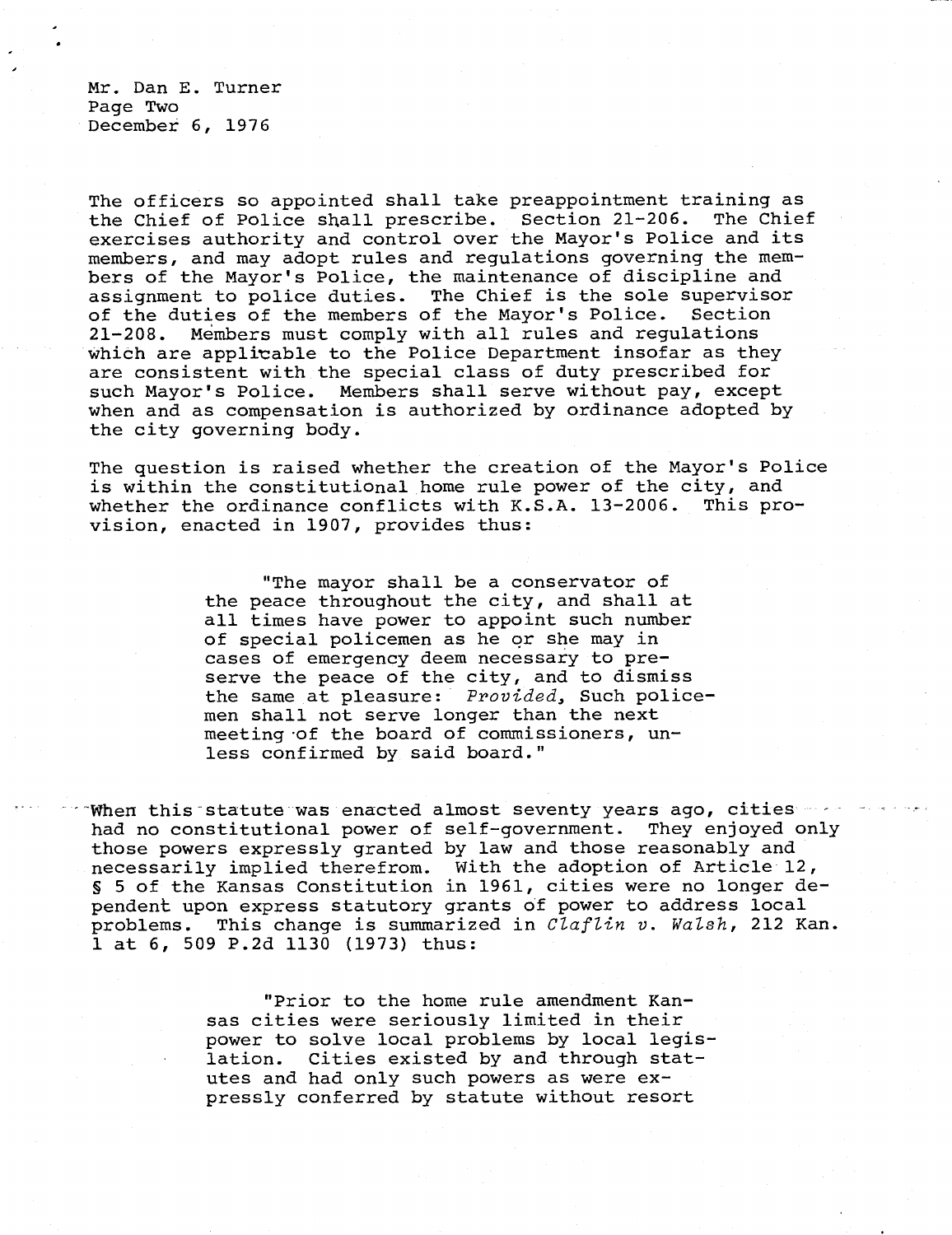Mr. Dan E. Turner Page Three December 6, 1976

> to implication. . . . This concept was substantially changed by the home rule amendment effective July 1, 1961. .

No longer are cities dependent upon the state legislature for their authority to determine their local affairs and government. Since home rule, cities have power granted directly from the people through the constitution without statutory authorization." 212 Kan. at 6.

Thus, prior to 1961, K.S.A. 13-2006 may well have been the fullest extent of the power of the city to create special police officers in addition to those comprising the regular force. Since that time, however, the city may exercise its general legislative powers vested in it by Article 12, § 5(b) of the Kansas Constitution, which provides in pertinent part thus:

> "Cities are hereby empowered to determine their local affairs and government including the levying of taxes, excises, fees, charges and other exactions  $\cdots$  . . . Cities shall exercise such determination by ordinance . . . subject only to enactments of the legislature of statewide concern applicable uniformly to all cities, to other enactments of the legislature applicable uniformly to all cities, to enactments of the legislature applicable uniformly to all cities of the same class limiting or prohibiting the levying of any tax, excise, fee, charge or other exaction and to enactments of the legislature prescribing limits of indebtedness."

K.S.A. 13-2006 is not uniformly applicable to all cities, and thus, the city may by charter ordinance exempt itself from its terms, if the city so chooses. If the city does not wish to exempt itself from the statute, but wishes merely to enact additional and independent authority for the city, it may do so by ordinary ordinance. As the court pointed out in *Claflin v. Walsh*, supra, thus:

> "Where the legislature has acted in some area a city's power to act in the same area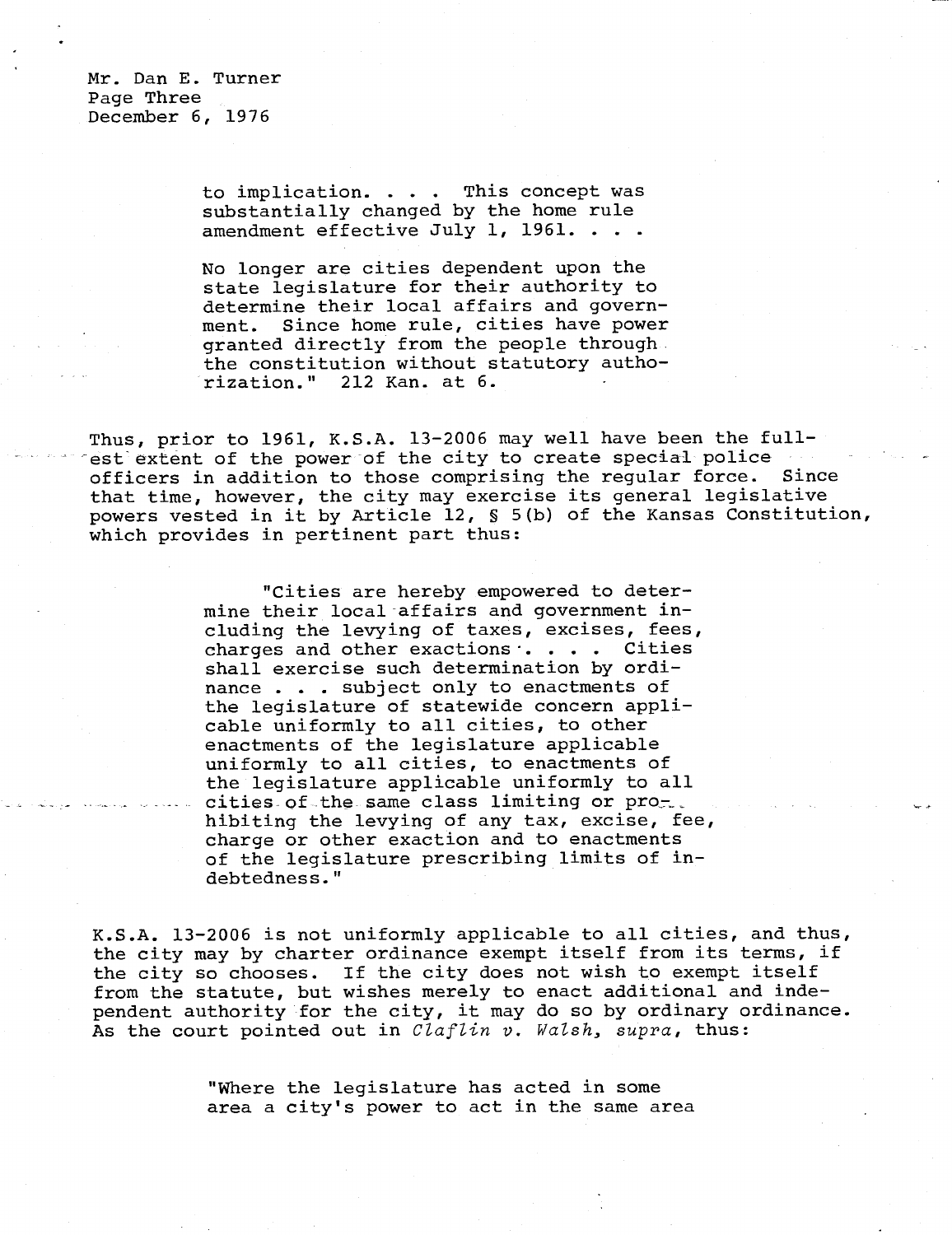Mr. Dan E. Turner Page Four December 6, 1976

> should be upheld unless the legislature has clearly preempted the field so as to preclude city action. Unless there is actual conflict between a municipal ordinance and a statute, the city ordinance should be permitted to stand." 212 Kan. at 7.

A legislative intent to preempt an area in which the legislature has spoken must be clear and manifest. City of Junction City v. Lee, 216 Kan. 495, 532 P.2d 1292 (1975). There is no suggestion whatever of preemption in K.S.A. 13-2006. Thus, the City of Topeka is free to legislate regarding special police officers, to supplement the express statutory authority, so long as it does not do so in conflict with the statute. In City of Junction City  $v$ . Lee, supra, the court discussed the question of conflict thus:

> "A test frequently used to determine whether conflict in terms exists is whether the ordinance permits or licenses that which the statutes forbids or prohibits that which the statute authorizes; if .so, there is conflict, but where both an ordinance and the statute are prohibitory and the only difference is that the ordinance goes further in its prohibition but not counter to the pro hibition in the statute, and the city does not attempt to authorize by the ordinance that which the legislature has forbidden, or forbid that which the legislature has expressly authorized, there is no conflict . . . ." 216 Kan. at 501.

K.S.A. 13-2006 authorizes the mayor, as conservator of the peace, to appoint special police officers in times of emergency to preserve the peace, although they may not serve longer than the next meeting of the city commissioners. The ordinance leaves that authority unimpaired, and in addition thereto, permits the chief of police, with the consent of the mayor, to appoint persons to be known as members of the "Mayor's Police," as the chief shall find "necessary in the best interests of the City to preserve the peace and promote the general welfare." The ordinance certainly authorizes more than the statute does, but it certainly does not authorize anything which the statute prohibits, for the statute is not preemptive of local municipal legislative power to provide for the appointment of special police officers in addition to members of the regular force.